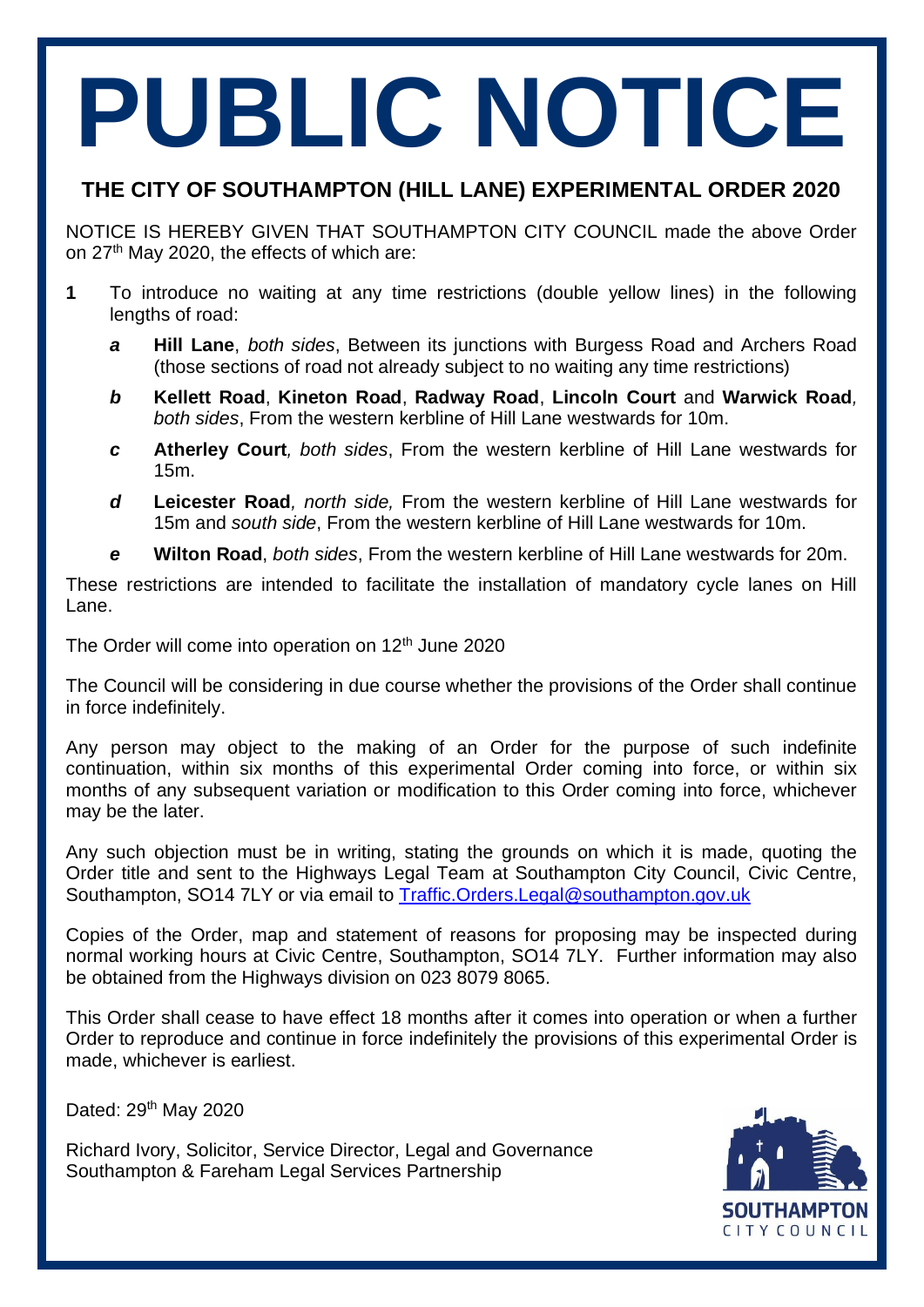#### **THE CITY OF SOUTHAMPTON (HILL LANE) EXPERIMENTAL ORDER 2020**

Southampton City Council (hereinafter called "the Council") in exercise of its powers under sections 9, 10 and Part IV of Schedule 9 of the Road Traffic Regulation Act 1984 ("the Act") and of all other enabling powers and after consultation with the Chief Officer of Police in accordance with Part III of Schedule 9 to the Act hereby makes the following Order:

#### **CITATION**

**1** This Order shall come into operation on 12<sup>th</sup> June 2020 and may be cited as The City of Southampton (Hill Lane) Experimental Order 2020.

#### **DURATION**

- **2** This Order shall cease to have effect 18 months after it comes into operation or when a further Order to reproduce and continue in force indefinitely the provisions of this Experimental Order is made, whichever is the earliest.
- **3** The Southampton City Council Service Manager: Highways Contracts may modify or suspend the operation of this Order or any provision of it if it appears to them essential:
	- (a) in the interests of the expeditious, convenient and safe movement of traffic, or
	- (b) in the interests of providing suitable and adequate on-street parking facilities, or
	- (c) for preserving or improving the amenities of the area through which the road runs.

#### **INTERPRETATION**

- **4** In this Order:
	- (i) "Principal Order" shall mean the City of Southampton (Various Roads) (Prohibition and Restriction of Waiting) Traffic Regulation Order 2011, as amended.
	- (ii) Except where otherwise stated, any reference to an Article or Schedule shall be construed as a reference to that Article or Schedule in this Order.
	- (iii) Any reference to an enactment shall be construed as a reference to that enactment as amended by any subsequent enactments.

#### **AMENDMENTS**

- **5** The contents of Schedule 1 shall be deleted from Schedule 2.01 to the Principal Order.
- **6** The contents of Schedule 2 shall be inserted into Schedule 2.01 to the Principal Order.

THE COMMON SEAL of SOUTHAMPTON CITY COUNCIL was hereunto affixed this  $27<sup>th</sup>$  day of May 2020

in the presence of

Authorised Signatory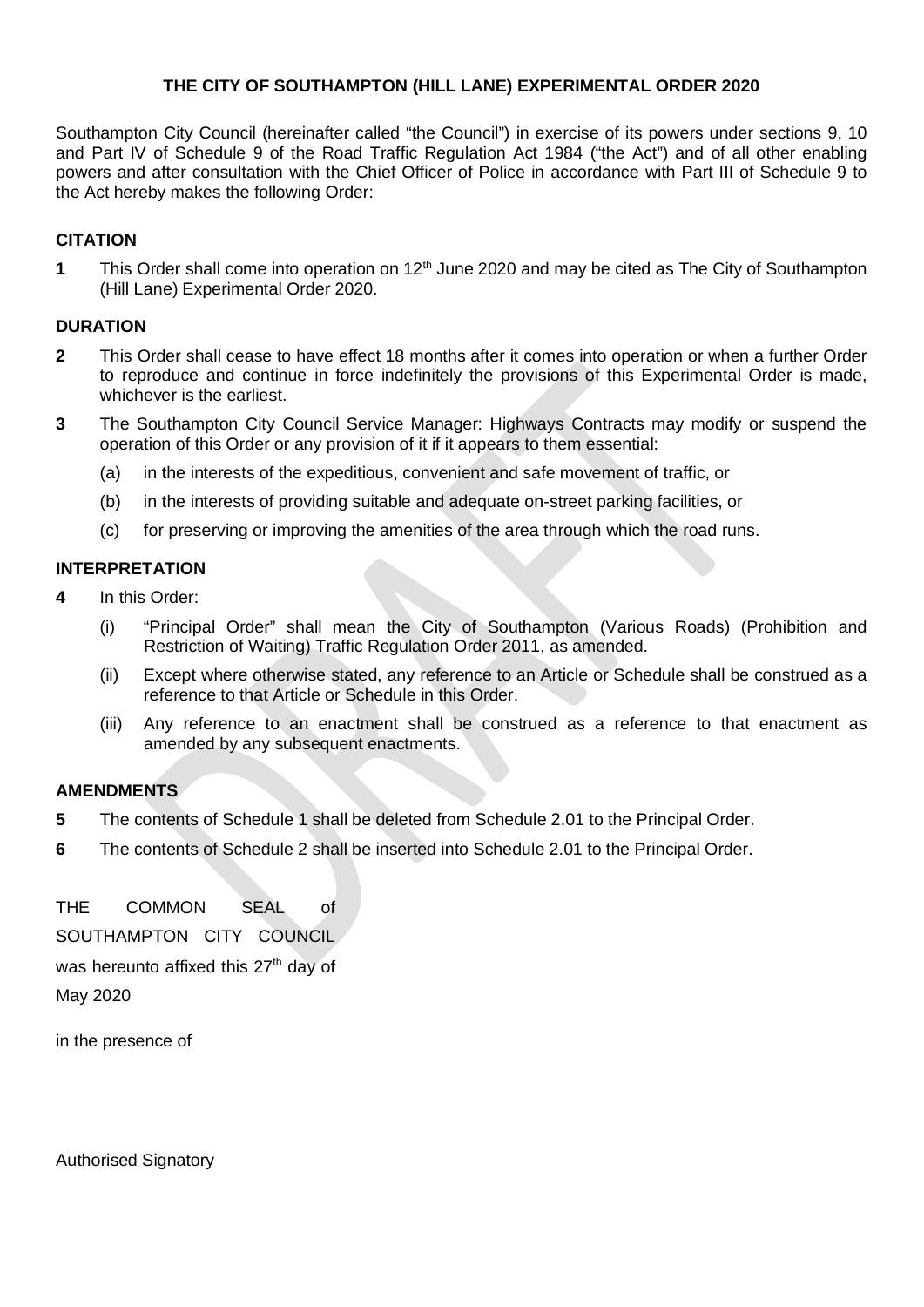**Schedule 1** – No waiting at any time (Deletion from 2.01 to the Principal Order)

| Road             | <b>Side</b>    | <b>Description</b>                                                                                                                                    |
|------------------|----------------|-------------------------------------------------------------------------------------------------------------------------------------------------------|
| <b>Hill Lane</b> | East           | From 58m north of the northern kerb-line of Winchester Road southwards to 46m south<br>of the southern kerb-line of Burgess Road                      |
| Hill Lane        | North-<br>east | From a point 25m south-east of the extended southern kerb-line of Bellemoor Road<br>north-westwards for 110m                                          |
| <b>Hill Lane</b> | East           | From a point 86m south of the southern kerb-line of Milton Road northwards to a point<br>15m north of the extended northern kerb-line of Raymond Road |
| <b>Hill Lane</b> | West           | From the southern kerb-line of Winchester Road southwards to a point 1 metre south of<br>the extended boundary of Nos 350 and 352 Hill Lane           |
| <b>Hill Lane</b> | South-<br>west | From a point 70m south-east of the extended southern kerb-line of Bellemoor Road<br>north-westwards to the south-eastern boundary of No 254 Hill Lane |
| <b>Hill Lane</b> | West           | From a point 15m south of the southern kerb-line of Landguard Road northwards to a<br>point 59m north of the northern kerb-line of Raymond Road       |

# **Schedule 2** – No waiting at any time (Addition to schedule 2.01 to the Principal Order)

| Road                  | <b>Side</b> | <b>Description</b>                                                                                                            |
|-----------------------|-------------|-------------------------------------------------------------------------------------------------------------------------------|
| <b>Hill Lane</b>      | East        | From 58m north of the northern kerbline of Winchester Road southwards to 95m south<br>of the southern kerbline of Milton Road |
| <b>Hill Lane</b>      | West        | From the southern kerb-line of Winchester Road southwards 15m south of the southern<br>kerbline of Landguard Road             |
| <b>Atherley Court</b> | Both        | From the western kerbline of Hill Lane westwards for 15m                                                                      |
| <b>Wilton Road</b>    | <b>Both</b> | From the western kerbline of Hill Lane westwards for 20m                                                                      |
| <b>Kellett Road</b>   | <b>Both</b> | From the western kerbline of Hill Lane westwards for 10m                                                                      |
| Kineton Road          | <b>Both</b> | From the western kerbline of Hill Lane westwards for 10m                                                                      |
| Radway Road           | Both        | From the western kerbline of Hill Lane westwards for 10m                                                                      |
| Lincoln Court         | <b>Both</b> | From the western kerbline of Hill Lane westwards for 10m                                                                      |
| Leicester Road        | North       | From the western kerbline of Hill Lane westwards for 15m                                                                      |
| Leicester Road        | South       | From the western kerbline of Hill Lane westwards for 10m                                                                      |
| <b>Warwick Road</b>   | <b>Both</b> | From the western kerbline of Hill Lane westwards for 10m                                                                      |

# **THE CITY OF SOUTHAMPTON (HILL LANE) EXPERIMENTAL ORDER 2020**

### **Statement of Reasons**

This Order is being proposed for the following reasons:

- For avoiding danger to persons or other traffic using the road or any other road or for preventing the ÷, likelihood of any such danger arising
- For facilitating the passage on the road or any other road of any class of traffic J,
- To improve air quality and fulfill the obligations set out in the Air Quality Strategy J.

In authorising the advertisement of these proposals the Council has given consideration to its duty under s122 of the Road Traffic Regulation Act 1984 to secure the expeditious, convenient and safe movement of vehicular and other traffic (including pedestrians) and the provision of suitable and adequate parking facilities on and off the highway (while having regard to the matters specified in s122 subsection (2) of that Act).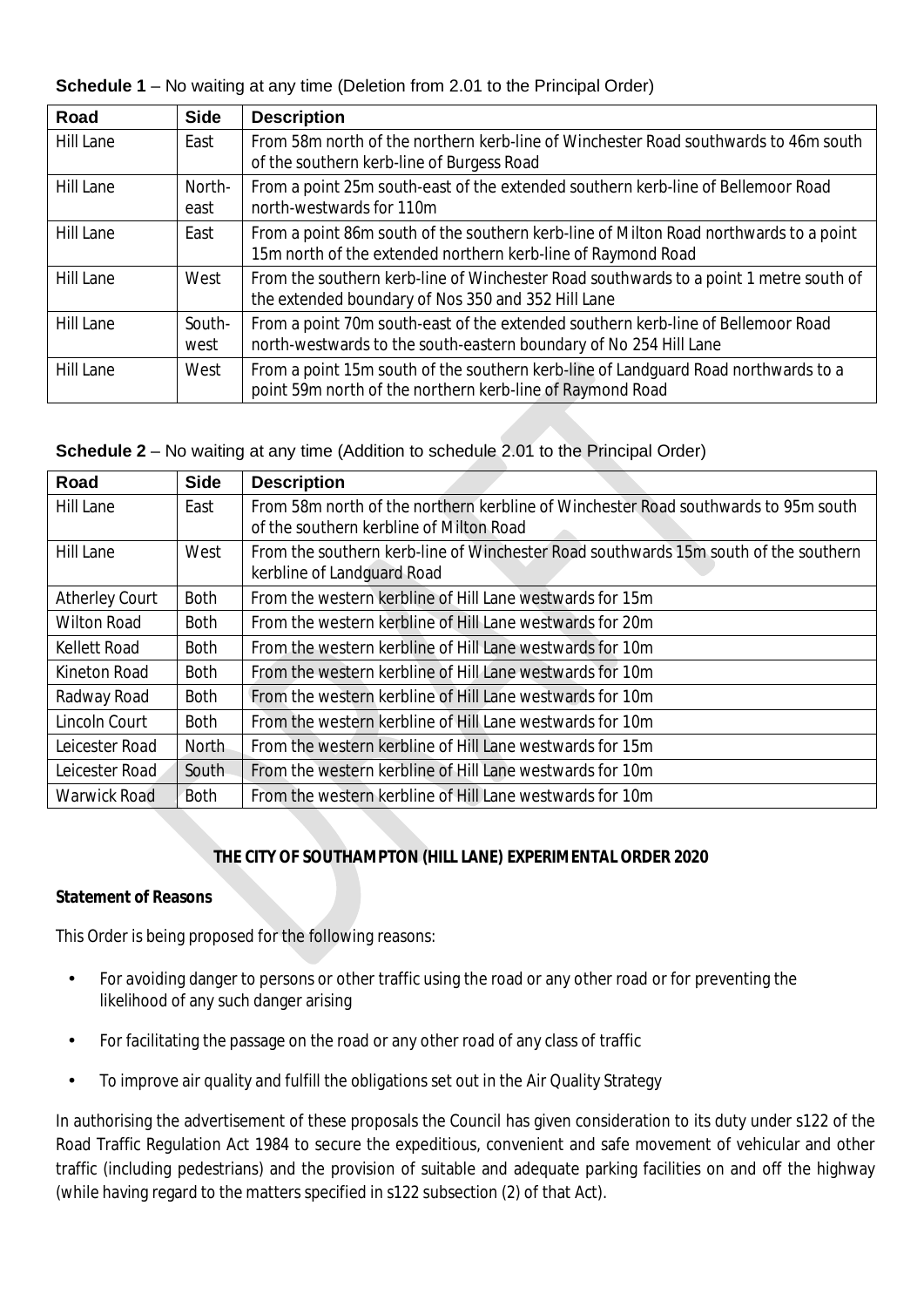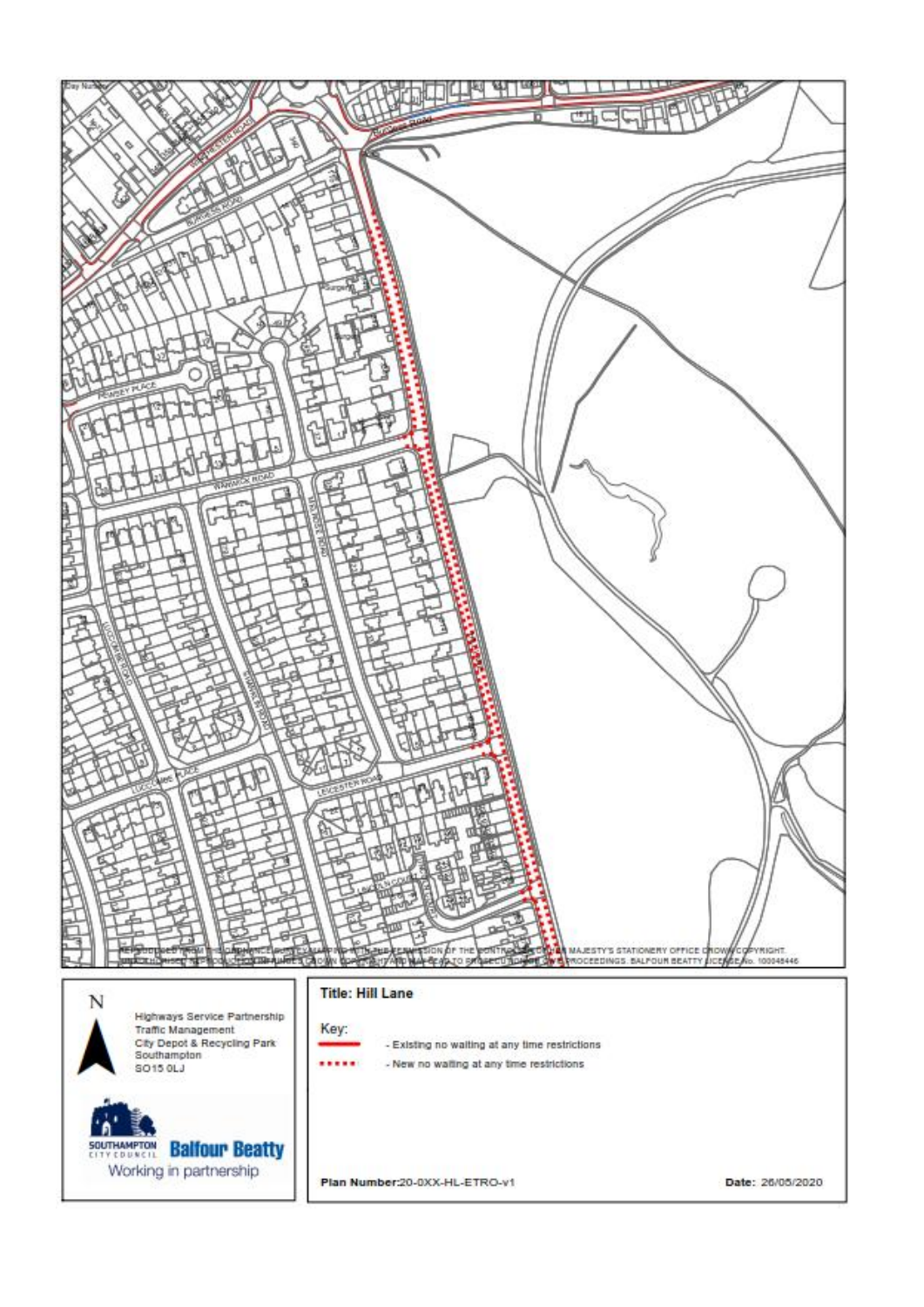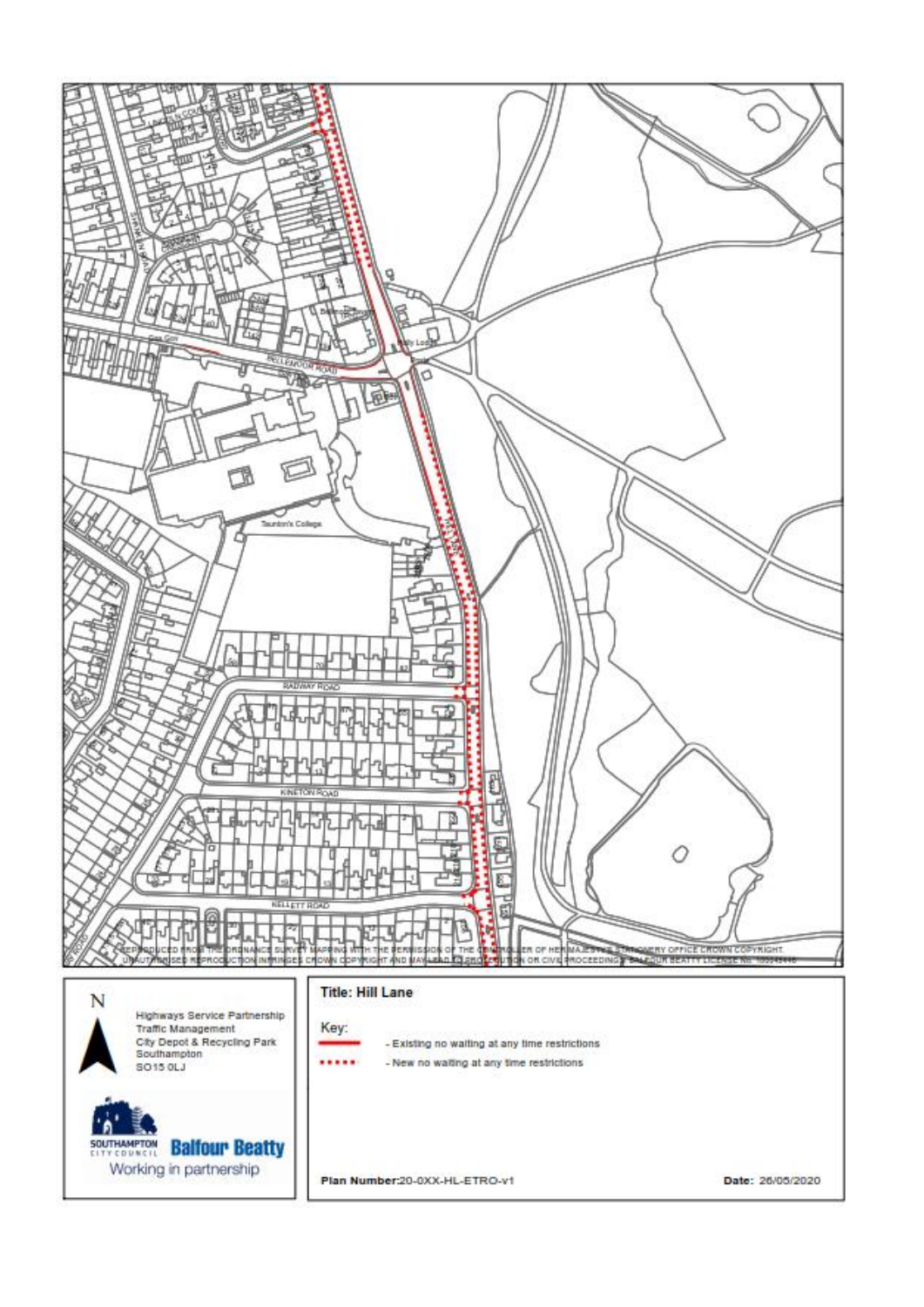